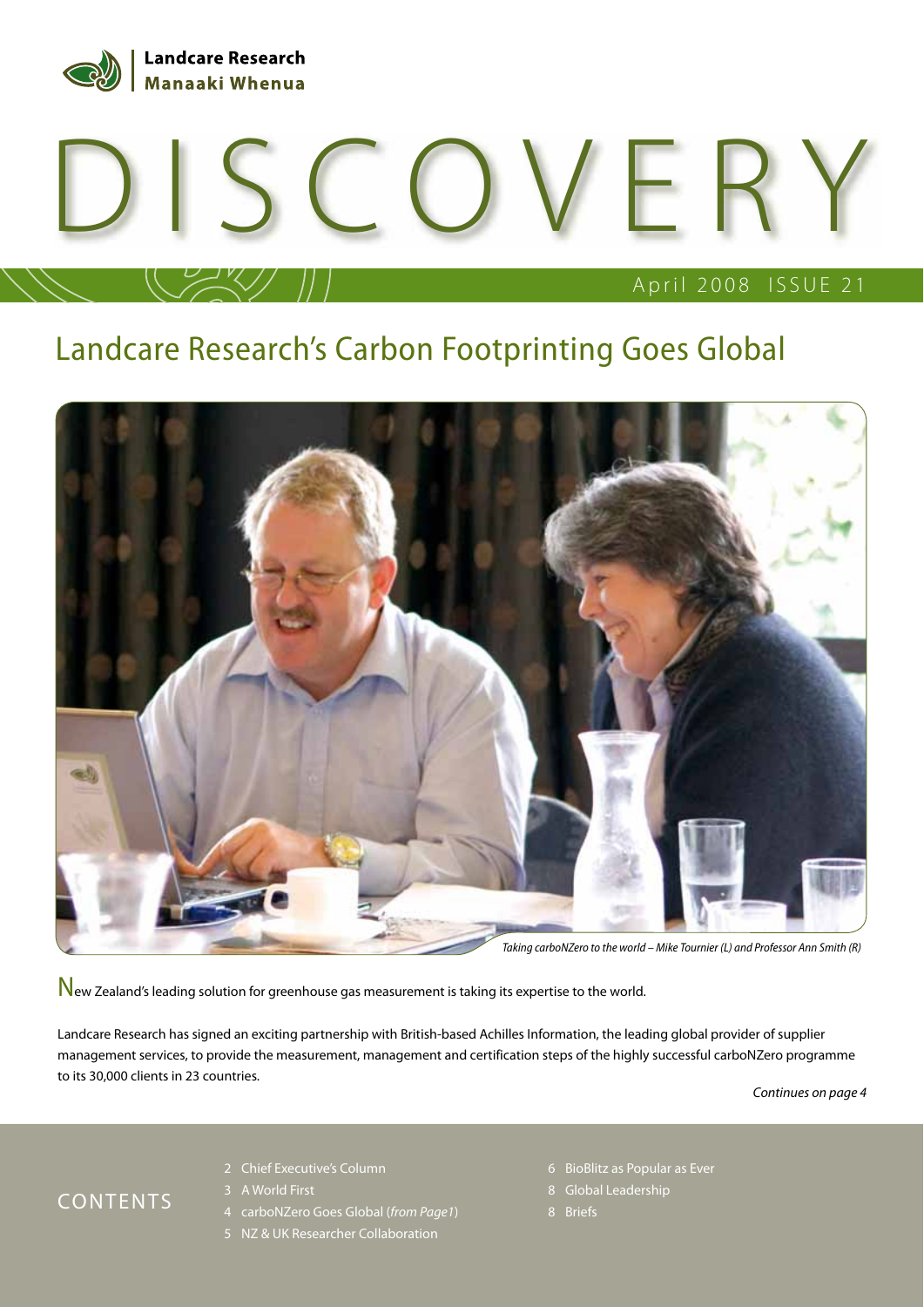### Uncertain Times

The global credit squeeze, the unprecedented increase in dairy and oil prices, intense competition for top talent and exponential growth in investment into environmental technologies are a few of the signs that we have entered an era of rapid change and high uncertainty.



Landcare Research is embracing this dynamic operating environment with enthusiasm and some trepidation! It presents big opportunities and threats and also demands a shift in our organisational outlook and culture. We have to learn faster, become more agile and collaborate more effectively.

And, more of our research has to be done 'in market' – we do not have the luxury of time to test, for example, all of the possible ramifications of an emissions trading system or more effective ways to quantify all of the impacts of land-use change.

We are now more dependent on models, in spite of their imperfections, to forecast likely outcomes over ecological time frames of 20+ years and provide a practical framework for integrating the biophysical and social sciences with economics. We also need to be more integrated with communities to understand their barriers to change and how we can provide practical information and tools to help them adjust to the new realities of higher energy and food prices and limits to previously apparently abundant natural resources such as land and water.

This edition of Discovery highlights some of the ways we have responded to this 'new' reality. We are delighted to have licensed our carboNZero programme to British-based Achilles Information. Carbon management is one of the fastest growing areas of the global economy and although it is barely 12 months since we certified our first firm, Grove Mill, the carboNZero programme has established its credentials as a world-leading product, with high science integrity and alignment with international standards and best practice.

Responding to requests from organisations across a diverse range of sectors – including aviation, food and events – has necessitated in-market development and rapid learning. However, in some cases – parts of the agricultural sector for example – we have had to wait for some of the basic science to catch up, such as the work we are doing on life cycle assessment for kiwifruit. Here we have been careful not to make claims that we can respond to every customer's request within a month or be the cheapest provider or access cheap carbon credits from unauthenticated sources. Our view is that product integrity and brand reputation are even more critical in turbulent times.

Thank you for the positive feedback on our increased focus on safeguarding New Zealand's natural capital. One of the mechanisms for managing natural capital is to create markets for ecosystem services – examples include water (as in Australia), nutrients (for nitrogen in the Taupo catchment), biodiversity (the Victorian bush tender) and carbon (to manage greenhouse gas emissions). Establishing a market puts a price on an otherwise free service and provides a monetary incentive to reduce waste, change management and invest in improvements and innovation. Valuation also identifies beneficiaries of services and provides economic data to direct decision making about investment options.

With our world-leading research on ecosystem processes and function, our ability to adopt a landscape perspective (rather than a single enterprise), and first-class capabilities in environmental and ecological economics, Landcare Research is at the forefront of work to develop market-based instruments and formulate policy for their successful application in New Zealand.

It is another example where the pace of change and clearly unsustainable pressures on some parts of our environment means more of the work will be done in-market than we would normally be comfortable with. I will update you on some of these challenges in the next edition of Discovery.

Warren Parker Chief Executive Landcare Research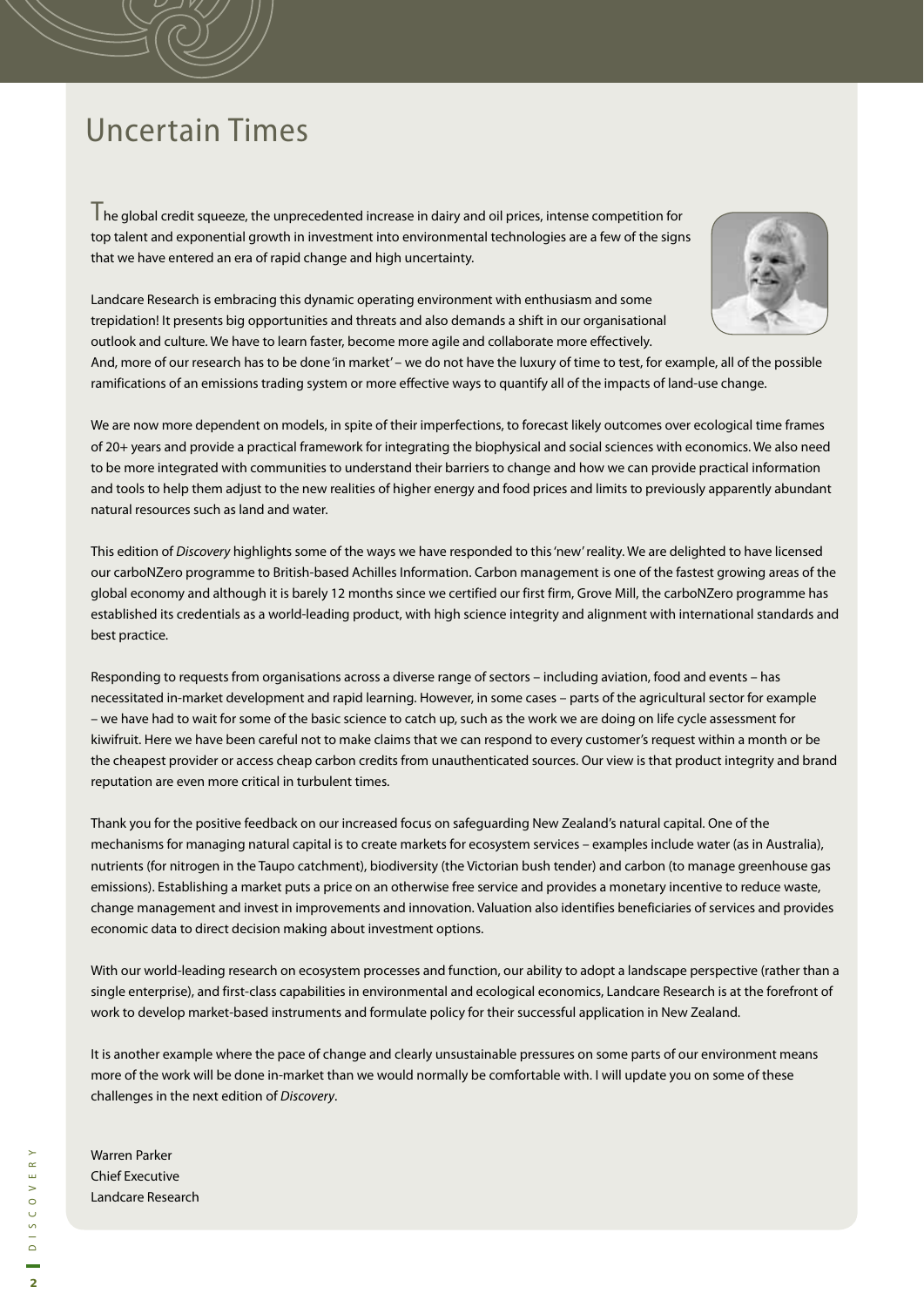### Leading The World

Lincoln-based climate change scientists working with Scottish colleagues have undertaken what is believed to be a world first.

After three years of planning scientists from Landcare Research and the Macauley Institute in Aberdeen, Scotland, have been able to differentiate and measure respiration rates of carbon dioxide between roots and soil in an undisturbed forest system. This has been possible through international collaboration, support from the Marsden Fund, and the use of a new stable-isotope tuneable diode laser absorption spectrometer – the only one of its type in the Southern Hemisphere, which was purchased by Landcare Research last year.

'It's taken three years' planning, but now we have shown we can partition how much carbon respiration comes from the roots and how much comes from the soil in an undisturbed system and we've never been able to do that before, 'says Dr David Whitehead. 'Furthermore, we don't think anyone else in the world has ever done it before either.'

Dr Whitehead says that while scientists can measure the carbon released from trees into roots, the other significant component is the mass of old carbon (historical carbon) that sits in the soil. As the temperature increases through climate change, scientists expect the respiration rate of the soil to increase.

'The huge problem is whether that increasing temperature will unlock the large storage of historical carbon in soils. If that happens then it will add more carbon dioxide into the

atmosphere, which will enhance the temperature, leading to a runaway effect in that the concentration of carbon dioxide in the atmosphere will keep on increasing.'

Professor Peter Millard from the Macauley Institute says while scientists have been able to measure carbon dioxide emissions easily, the problem has been in understanding how much of it was carbon simply being breathed in and out of the soil and how much was historical carbon being released from the soil.

'In the past people who measured soils and attempted to understand the old versus the new carbon had to use a major disturbance to the system to do it, which changes everything. But we've taken a fundamentally different approach relying on subtle differences in the carbon isotype composition of roots and soil.'

The stable-isotope tuneable diode laser absorption spectrometer accurately measures the exchange of carbon between vegetation and the atmosphere, using naturally occurring, non-radioactive isotopes of carbon and oxygen as tracers. It provides this information in unprecedented detail and in real-time.

Because the carbon exchange of individual leaves and soil can be measured, as well as the exchange of entire ecosystems, the laser provides significant information on processes at a range of scales. That means the laser will provide more certainty for greenhouse gas accounting.

|          | Dr David Whitehead                |
|----------|-----------------------------------|
| Contact: | Landcare Research, Lincoln        |
|          | whiteheadd@landcareresearch.co.nz |



Cissy Pan

Dr Andy Midwood from the Macauley Institute undertaking field work at Lincoln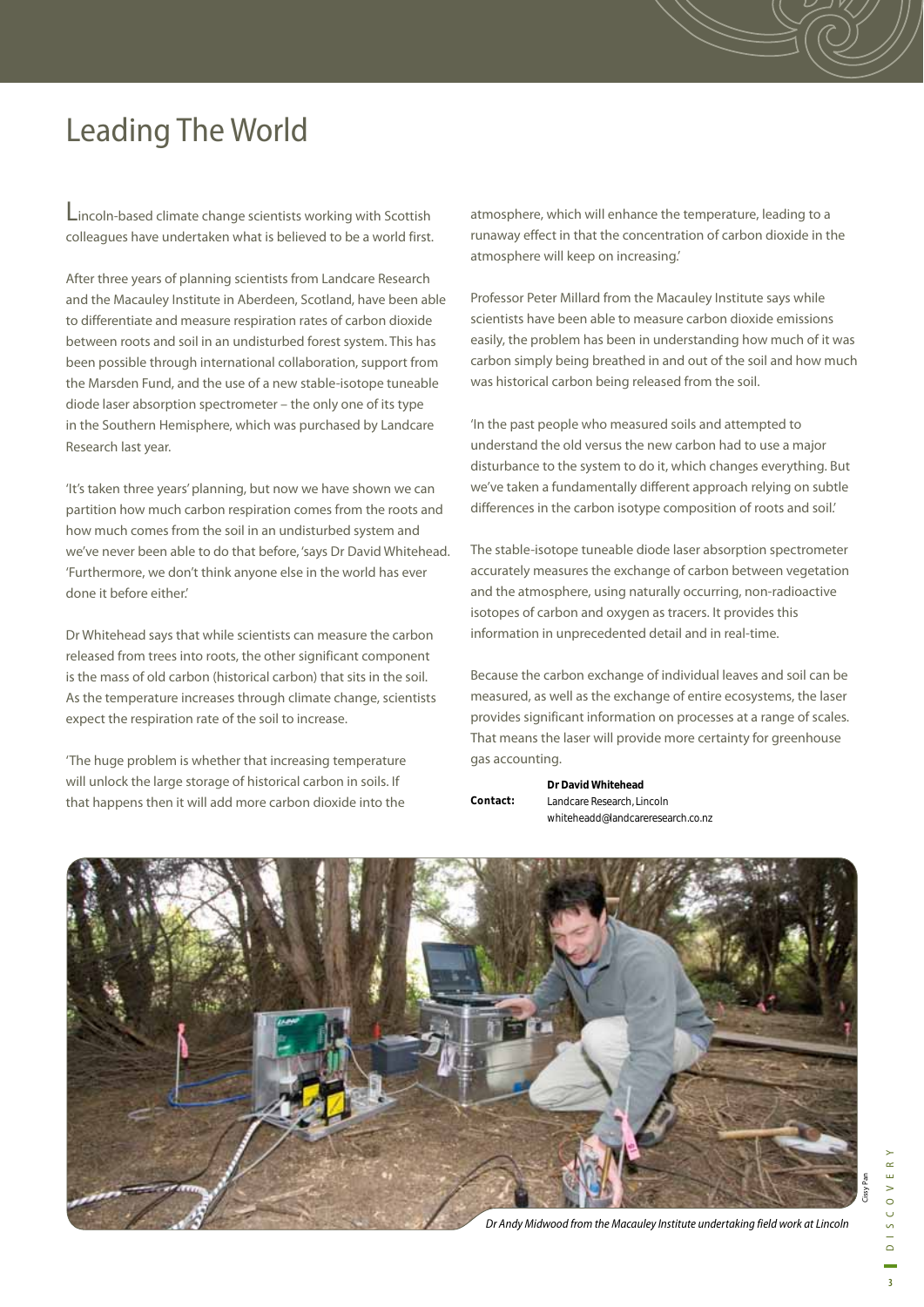### Landcare Research's Carbon Footprinting Goes Global (continued from Page1)

 $T$ he deal will see the carboNZero programme licensed to Achilles, with staff seconded to Britain later this year for training.

Landcare Research business manager Mike Tournier says the partnership is an example of a New Zealand organisation 'punching above its weight' by creating value to the New Zealand economy both domestically and through exports of our information technology and Intellectual property.

'This partnership shows that the world is recognising Landcare Research's carboNZero programme as being a leader in carbon accounting schemes at a time when there is generally an absence of quality providers.'

The carboNZero general manager, technical, Professor Ann Smith, agrees.

'For a global organisation like Achilles to come all the way down to the Antipodes and select our programme is testament to the credibility of the programme and the skills of our staff. It also shows a commitment from Achilles to search out the best business solutions for its clients around the world.'

The partnership will initially involve a pilot scheme within the utilities sector and then be rolled out to a wider business spectrum.

The carboNZero programme is an internationally recognised greenhouse gas scheme – commonly referred to as carbon footprinting – for organisations, products, services and events, offering optional mitigation strategies through the provision of credible and verified offsets.

The carboNZero programme is the only New Zealand carbon emissions solution that is based on solid science and able to meet the demands of emission trading schemes, carbon disclosure projects and emerging world-best-practices, the latter being most important to New Zealand exporters.

The carboNZero programme provides robust tools and processes for accurately measuring greenhouse gas emissions or carbon profiles, tracking business performance improvement of these emissions, managing the associated business risk and reduction planning with the highest level of credibility and integrity.

Achilles Group chief executive Colin Maund says those points were a key reason for the company choosing the carboNZero programme.

'Achilles was looking for a credible solution to measuring carbon emissions based on proven academic and scientific research, and that centred on the premise of reducing emissions and developing long-term strategy. In Landcare Research we have found a partner whose values reflect our own, whose services can be replicated across a whole range of industry sectors, and a programme which offers a practical way forward at a reasonable cost to our communities.'

The Achilles Group works to identify, assess and monitor suppliers on behalf of major organisations worldwide. Achilles builds and supports buyer–supplier communities in many industry sectors, creating unique and powerful global networks. Achilles' services for sustainable procurement help create opportunities for business and reduce risk in the supply chain.

Achilles currently operates in the following sectors: Oil and Gas, Utilities, Transport, Public Sector, Pharmaceuticals, Mining, Construction and Information Communications Technology (ICT).

'There has been a lot of interest generated by this programme amongst our customers who want to tackle carbon emissions in the supply chain via the unique Achilles collaborative model. The partnership with Landcare Research will enable us to provide our customers with a credible and robust solution which has already proved to be very successful across a range of industries and communities,' says Frances Darton, Achilles Group programme manager.

Measuring greenhouse gas emissions raises awareness of climate change impacts and identifies opportunities to manage and reduce emissions.

|        | <b>Mike Tournier</b>             |
|--------|----------------------------------|
| ntact: | Landcare Research, Lincoln       |
|        | tournierm@landcareresearch.co.nz |
|        | <b>Prof Ann Smith</b>            |
|        | Landcare Research, Lincoln       |
|        | smitha@landcareresearch.co.nz    |

**Contact:** 

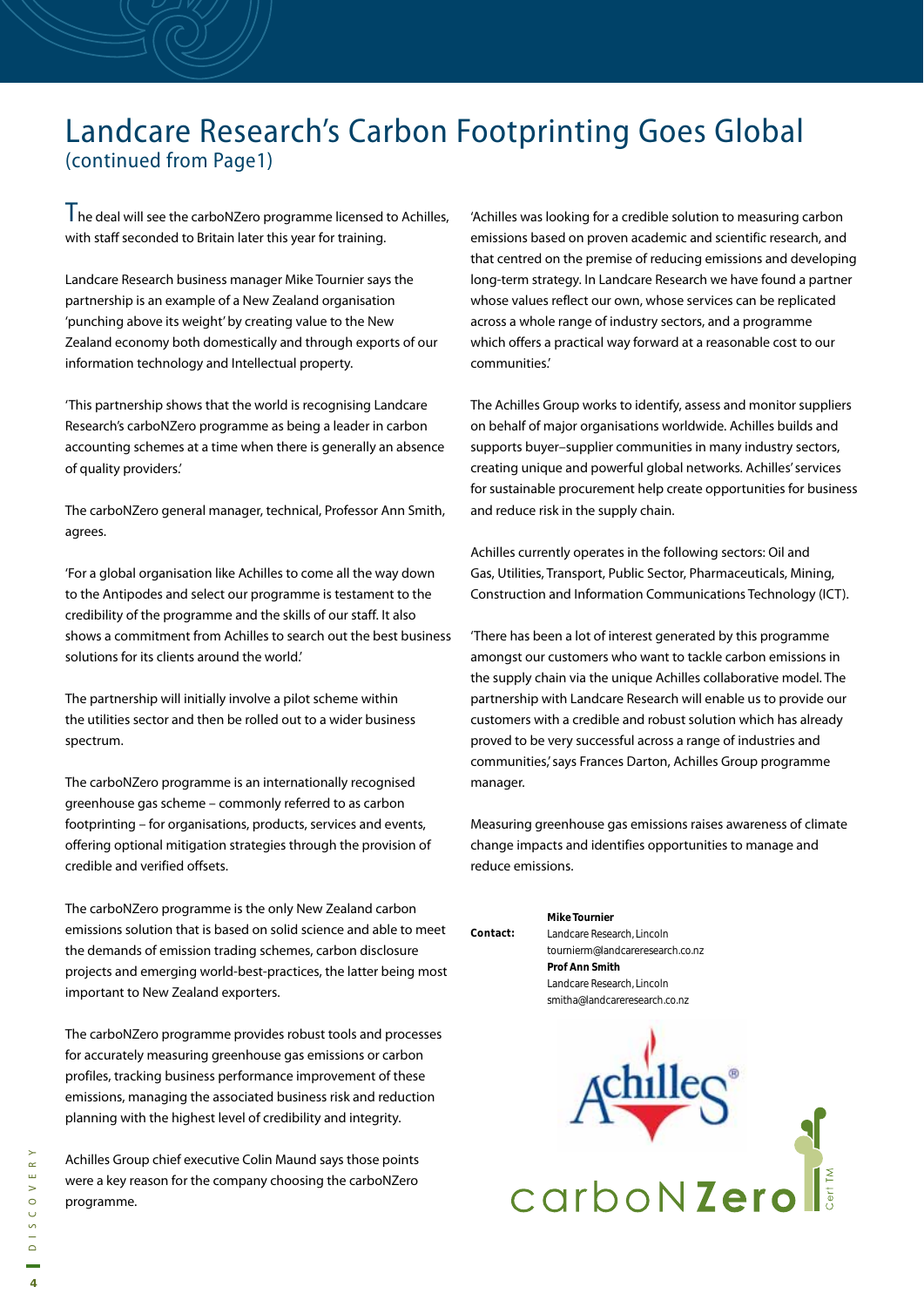### NZ & UK Researcher Collaboration

 $T<sub>he</sub>$  value of international collaboration is acutely apparent.

As a former president of the Hebrew University of Jerusalem, reflecting on how the Middle East conflict had brought about a sharp drop in foreign visitors and affected the quality of the university's research, said: 'An essential ingredient is an exchange of ideas.'

To promote the international exchange of ideas about two key areas of our research – sustainable consumption and low impact urban design and development (LIUDD) – Landcare Research teamed up with the British Council to bring together 10 young UKbased researchers and 10 counterparts from New Zealand.

The scientists and engineers representing eight universities and institutions in the UK and five in New Zealand spent 10 days together in March, discussing research, attending symposiums, and meeting other key people involved in these two critical areas for development.

A three-day retreat in the Canterbury high country spawned 12 ideas for collaborative research, as well as a commitment to develop a website to share relevant information from opposite sides of the globe.

Finally the group discussed some of its ideas with 90 representatives of government agencies, science organisations and the business community at 'Dual Dilemmas', a function held at 'Homewood', the British High Commissioner's residence in Wellington.

In addition to the research proposals, the participants agreed that a key benefit of the programme was the opportunity to discuss sustainability issues with people beyond their usual 'silos' of expertise.

'I don't think I can do anything without a social scientist anymore!' laments University of Auckland Civil and Environmental Engineering Lecturer Elizabeth Fassman.

'As an engineer, I can build you a wetland to clean up stormwater runoff, but that doesn't mean the community will see it as anything more than a place to discard its shopping trolleys.'

'Just having this opportunity to talk with all these different people from very different disciplines over an extended period of time has been immensely beneficial,' says Landcare Research Sustainability and Society Researcher Helen Fitt.

'I was struck by just how common the issues are between New Zealand and the UK,' says Victoria University researcher Lauren Christie.

'I came here believing things would be completely different, but even though we are all doing different research, the main concerns are essentially the same.'



Tom Fraser

om Fraser

Face to face dialogue between UK and NZ scientists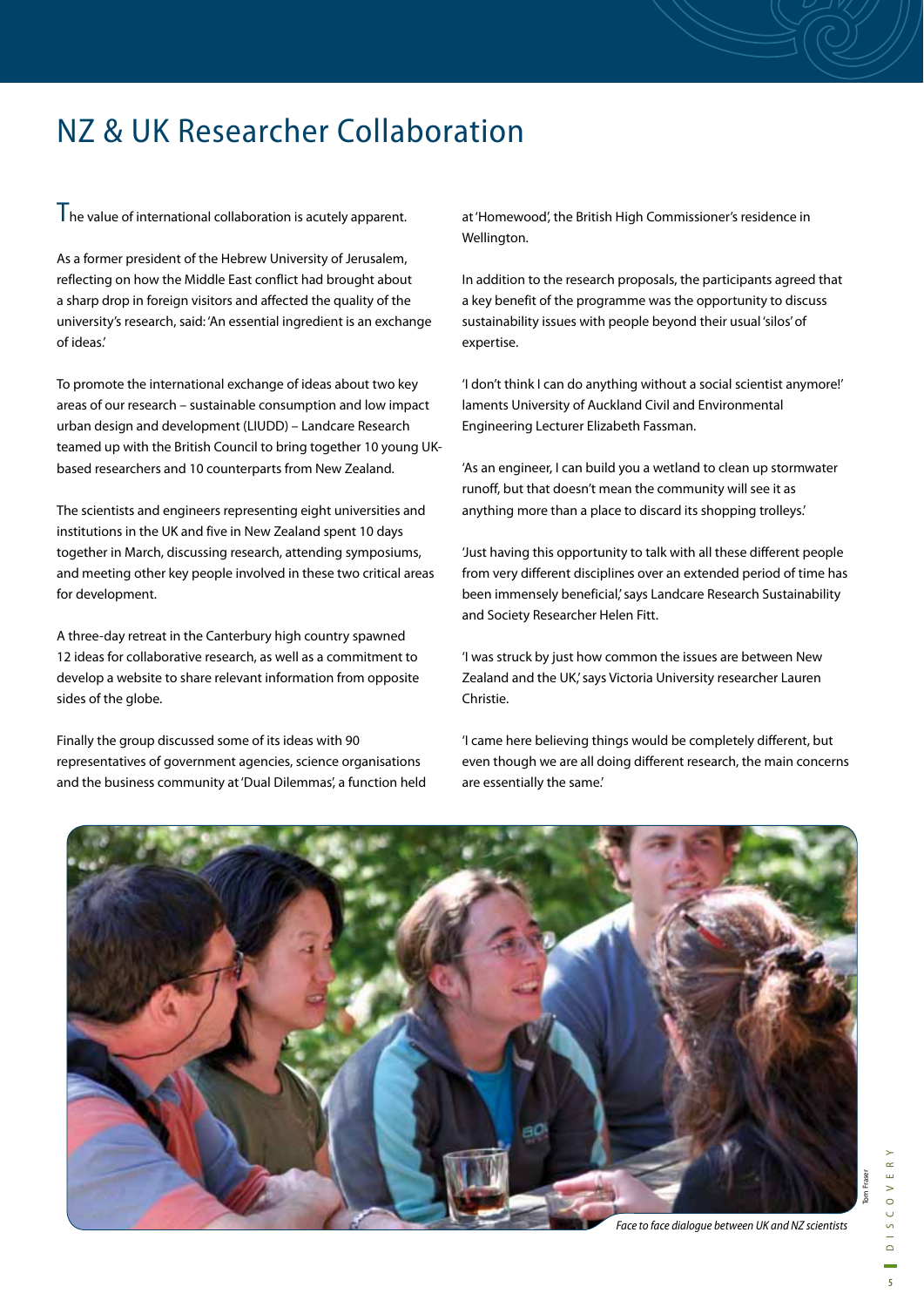#### Continues from last page

One of the New Zealand leaders for the programme, Landcare Research senior researcher Sarah McLaren is optimistic about the prospects for future collaboration, and appreciates the value of the informal networks that have been created. 'I'm still benefiting from relationships I established as a participant on a programme like this nine years ago.'

### BioBlitz as Popular as Ever

 $\mathsf{T}_{\mathsf{he}}$  discoverv in the 10 ha reserve of Smith's Bush of at least one species new to science is just one highlight of the recent BioBlitz on Auckland's North Shore.

The yet to be named fungus, a new species of slime mould related to a rare species from South America, was discovered by amateur mycologist Clive Shirley on decayed wood.

'That specimen is likely to become the so-called "type" or name-bearing specimen of the new species. It's neat to know that Smith's Bush will thus become a scientific "type locality", further adding to its value and need for preservation,' says Peter Buchanan, one of the organisers of BioBlitz.

Dr Buchanan says Smith's Bush proved a successful venue because it was highly visible to the public and allowed large numbers of

**Contact:** 

**Sustainable Consumption – Dr Sarah McLaren** Landcare Research, Wellington mclarens@landcareresearch.co.nz

**Low Impact Urban Design and Development – Dr Michael Krausse** Landcare Research, Auckland kraussem@landcareresearch.co.nz

people to engage with scientists and learn more about different life forms that occur in a city and reserves or remnants of native bush.

'The complexity of a forest is amazing. When we clear forests we think we're taking out just the trees but there's so much in a forest that gets destroyed. Even a remnant forest in a city location is much more valuable than almost anyone realises because it can harbour so many species .. but how do you know that until you do a survey to get a glimpse of that complexity?'

Almost 1,000 species were counted during the 24-hour BioBlitz survey but more importantly the event was a unique opportunity for scientists, students and the public to experience the vast array of biodiversity living in an urban reserve. It is rare for so many different types of biologists to be able to work together in the



Children take the chance to learn about science and their environment

Birgit Rhode

Birgit Rhode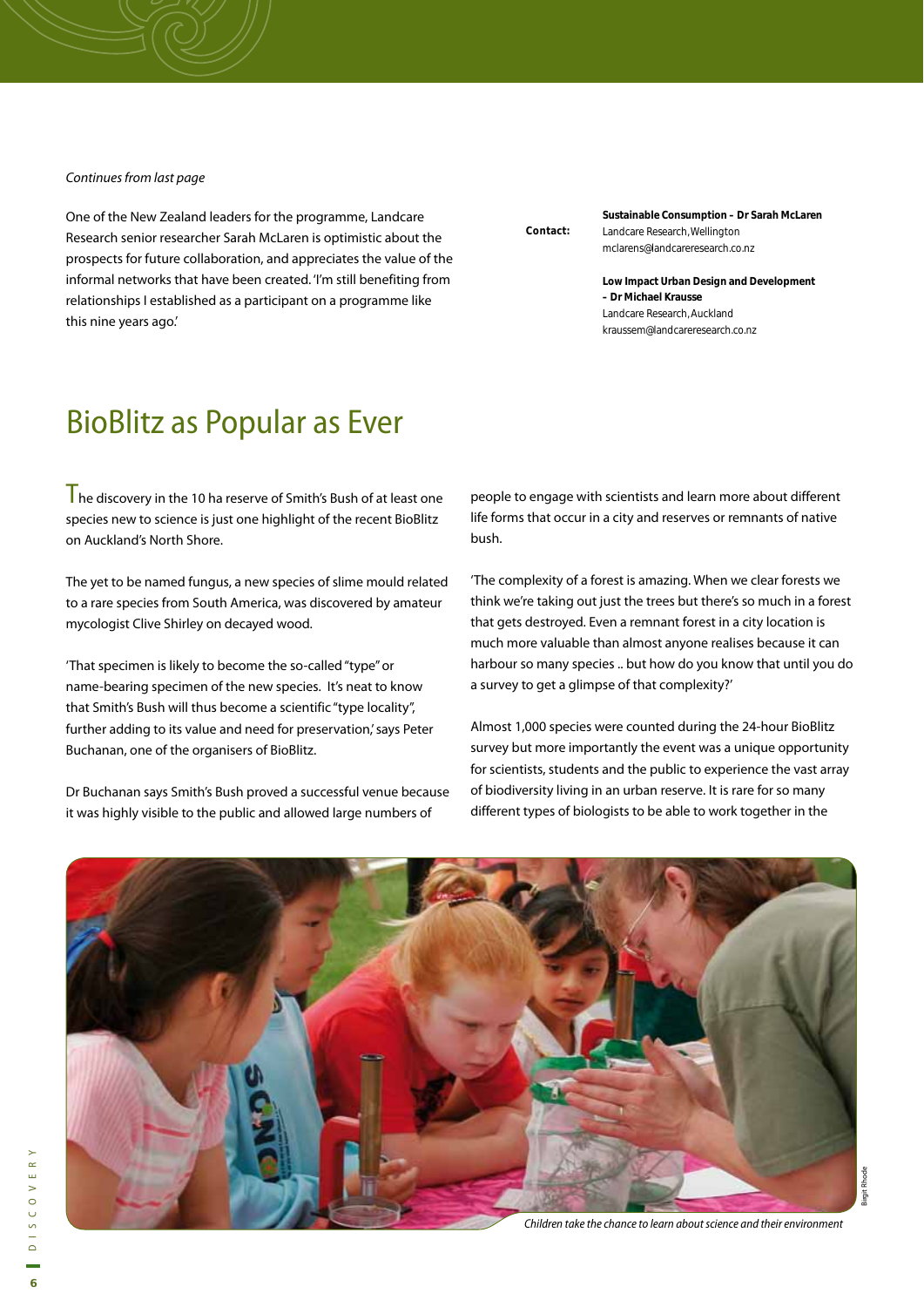#### Continues from last page

same place, at the same time and on the same project.

The BioBlitz marquee was staffed by scientists along with their microscopes and computers and there were numerous photographic and interactive displays, field trips and opportunities to talk to scientists.

Dr Buchanan says other highlights include interaction with members of the public and the excitement of the many children who took part in the free event.

'Some of the children get really hooked on what they're seeing and doing. It's neat to see children motivated by something that is totally natural, always around them and is something they can interact with now as well as for the rest of their life'

BioBlitz also assists land managers – including local councils - in their ongoing work to protect biodiversity within large urban centres.

'Without reserves like Smiths Bush, cities will lack a huge amount of biodiversity so from the point of view of city and regional councils they will probably understand a great deal more about just how special these sites are once they get an idea of the huge number of species that are present.'

|          | Dr Peter Buchanan                |
|----------|----------------------------------|
| Contact: | Landcare Research, Auckland      |
|          | buchananp@landcareresearch.co.nz |

#### **The Collection – Number of different species found during 24 hours**

Algae - 28 Birds-28 Conifers-5 Dicot plants-153 (flowering plants excluding grasses) Ferns & fern allies-19 Fish-4 Freshwater inverts-35 (shrimps, larvae, and other aquatic animals without backbones) Fungi & bacteria-150 Insects-229

Lichens-43 Mammals-4 Molluscs-7 Monocot plants-63 (mainly grasses) Liverworts & mosses-60 Nematodes-21 (tiny unsegmented roundworms) Other invertebrates-12 Reptiles & amphibians-1 Spiders, mites, other arachnids-84



Budding scientist Fraser Buchanan



Organiser Dr Peter Buchanan (L) with North Shore Mayor Andrew Williams

Birgit Rhode